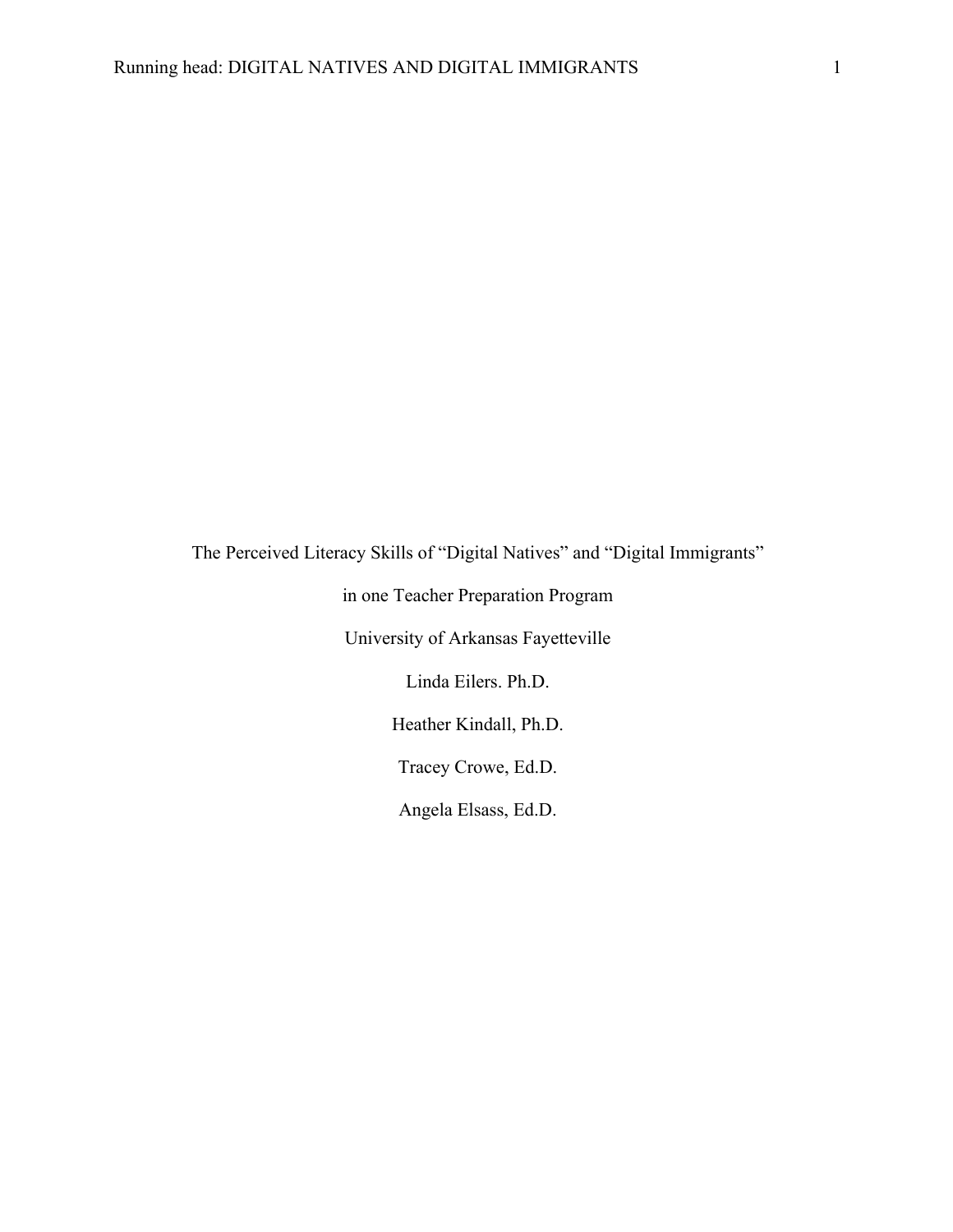## Abstract

This study investigated the perceived literacy skills of "digital natives" (those born during or after the rise of digital technology) and "digital immigrants" (those born before the advent of digital technology). The intent was to determine the familiarity with, perceived skills, and frequency of use related to web interactive, technical oriented, social interactive, game oriented, and work oriented technologies of "natives" and "immigrants." One hundred eleven teacher candidates and teacher education faculty were surveyed to determine their perceptions about levels of use and skills regarding five categories of technology. A two-sample *t*-test assuming unequal variances revealed a significant difference in perceived skills between the natives and immigrants. However, there was no significance difference between natives' and immigrants' self-reported levels of use of technology. These results seem to contradict the common perception that immigrants struggle more than natives to adapt to the rise of digital technology.

*Key words:* digital natives, digital immigrants, digital literacy, web interactive, technical oriented, social interactive, game oriented, work oriented, technology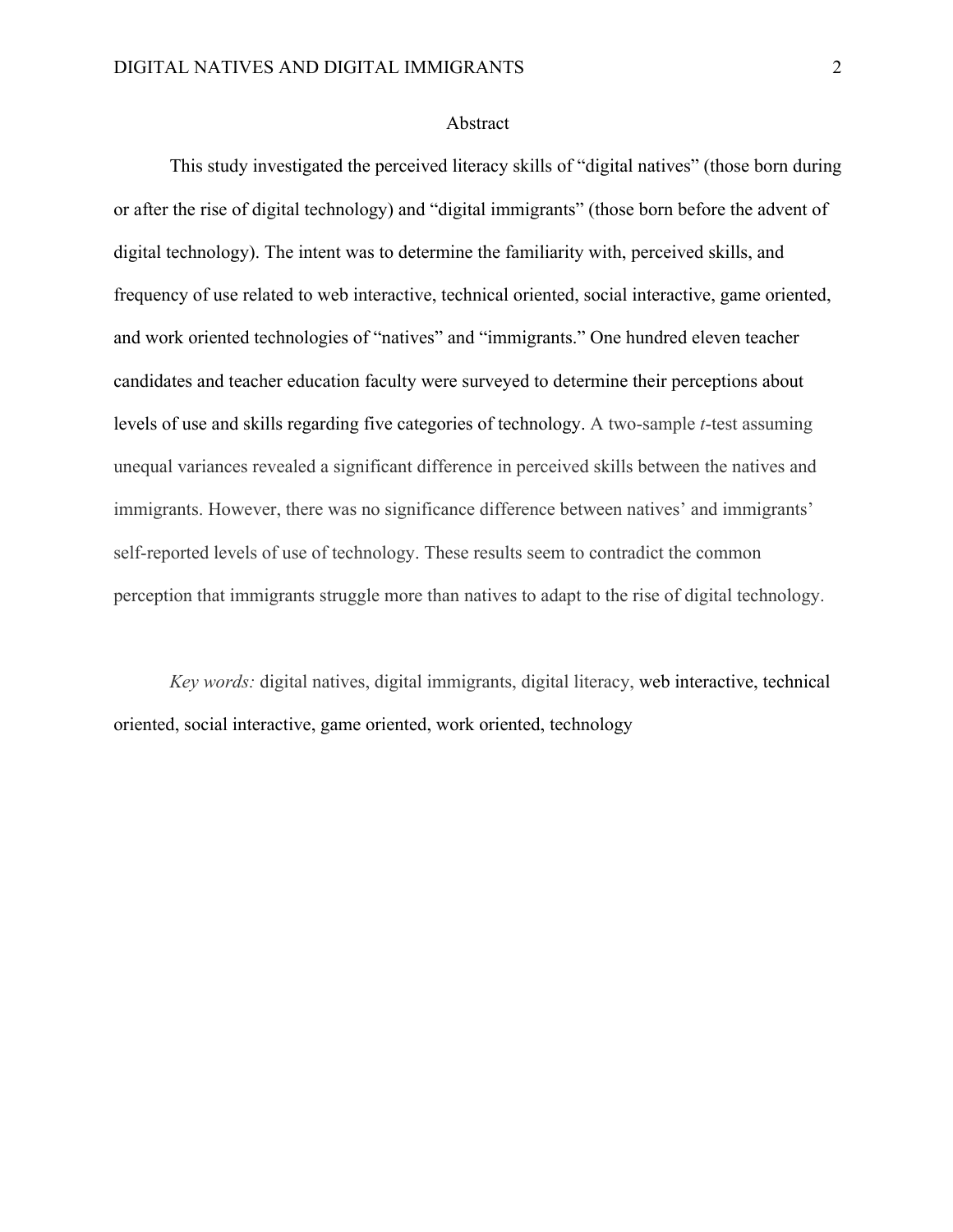# **The Perceived Literacy Skills of "Digital Natives" and "Digital Immigrants" in one Teacher Preparation Program**

Despite the availability and seemingly constant interaction with technology of those born in the last two decades, there appears to be a gap between the perceived competencies of the "digital natives" (those born during or after the rise of digital technology) and the "digital immigrants" (those born before the advent of digital technology) (Prensky, 2001). The familiarity with and exposure to web interactive, technical-oriented, social interactive, gameoriented, and work-oriented tools does not equate to "digital competency" (Hosein, Ramanau, & Jones, 2010; Jones & Shao, 2011). The findings of these experts have implications for teacher educators, higher education, classroom teachers, literacy specialists and school leaders as we navigate the  $21<sup>st</sup>$  Century and beyond.

As with traditional literacy, both teachers and their students need guidance to make the best use of technology for teaching and learning. Teacher educators have the responsibility to cultivate curiosity and develop skills necessary to identify, access, evaluate, and integrate technology into the curriculum they teach. Curriculum specifically designed around technology and interactive media learning tools is critical to improving teaching and learning (National Association for the Education of Young Children, 2012; National Education Technology Plan, U.S Department of Education Office of Education Technology, 2010). The development of digital literacy leads to the ability to analyze, synthesize, and evaluate multiple streams of simultaneous information in order to be active, successful participants in the 21st Century global society (International Reading Association, 2009; National Council of Teachers of English, 2013).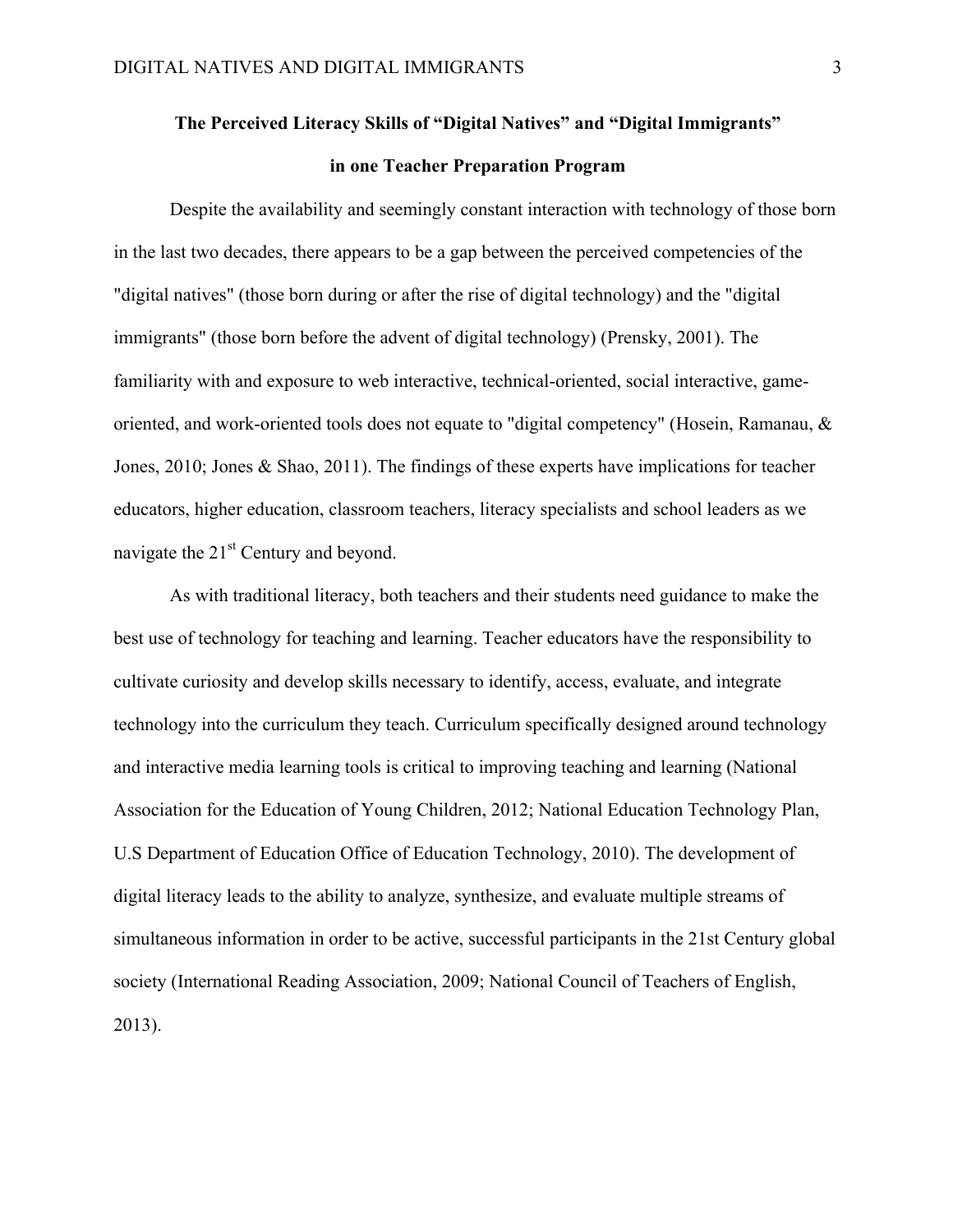The purpose of the present study was to investigate the perceived digital literacy of "digital natives" and "digital immigrants" as defined by Prensky (2001) in one teacher preparation program. The intent was to determine the familiarity with, perceived skills, and frequency of use related to web interactive, technical oriented, social interactive, game oriented, and work oriented technologies of both groups. The researchers designed a survey to address the following research question:

*Is there a real difference between the knowledge and frequency of use of technology by digital natives and digital immigrants in this teacher preparation program?*

## **Method**

This study was designed and conducted using a researcher-created questionnaire with statements aimed at measuring the perceived digital literacy skills and frequency of use related to specific technology tools. Participants were sent an initial email with a link to a survey and then a reminder email to encourage more to complete the questionnaire.

## **Instrument**

The research team created a survey with questions related to level of skill and frequency of use in each of the following categories: (1) web 2.0 tools (web interactive), (2) audio and video editing tools (technical-oriented), (3) online resources or word processing/presentation software tools (work-oriented), (4) social networking tools (social interactive), and (5) gaming consoles (game-oriented). The survey was administered through a web-based, interactive questionnaire format. There were 25 questions designed to illicit respondents' knowledge of and ability to use technology, and then 27 questions designed to determine respondents' frequency of use of specific technology tools. Respondents used a Likert rating scale of 1 to 4 with 1 being the least and 4 being the most, to identify levels of skills and use.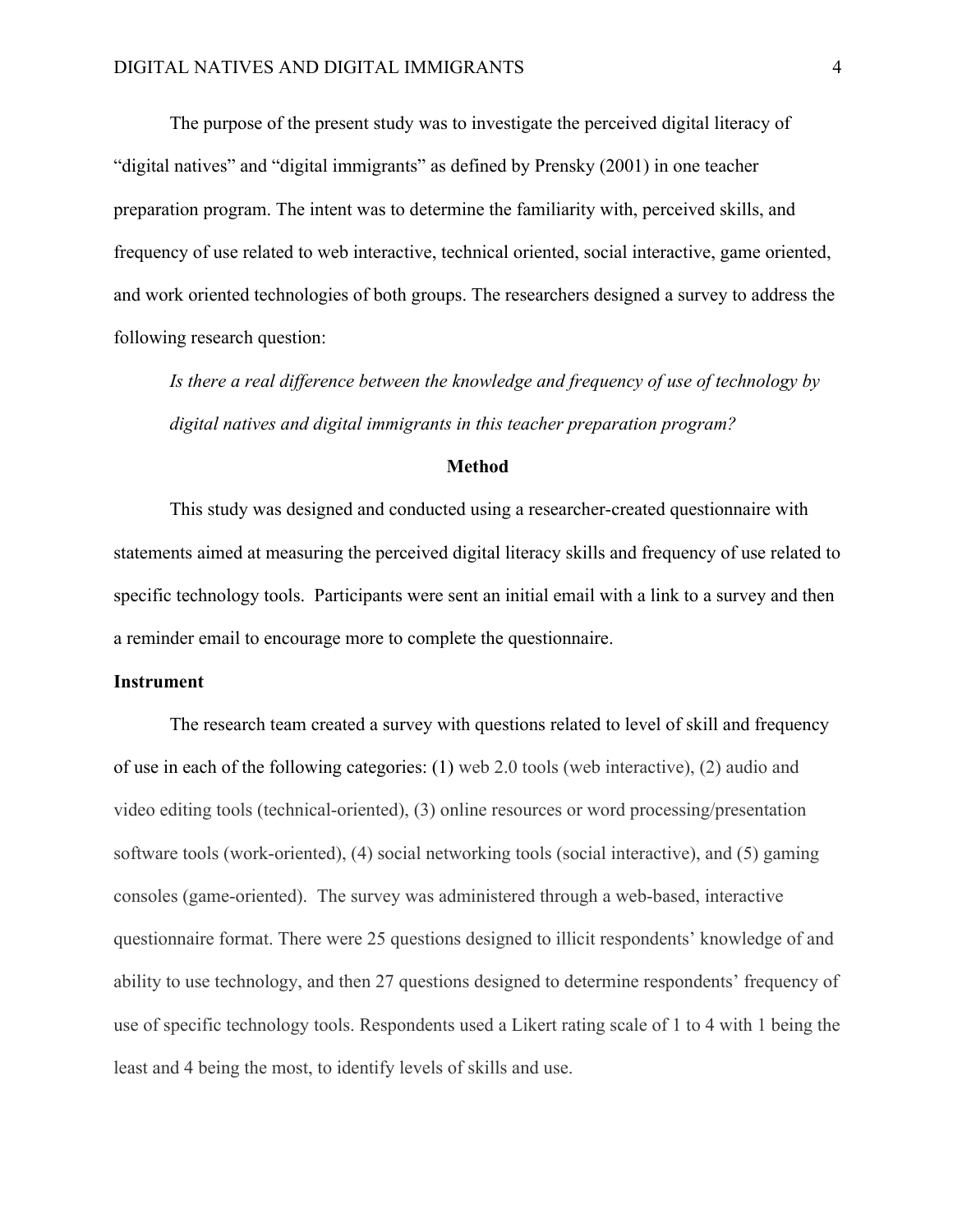## **Participants**

All pre-service elementary education teacher candidates and faculty (302 candidates and 18 faculty) in one teacher preparation program were invited to answer the digital literacy questionnaire. There were 111 total respondents to the survey (35% of the total pool) regarding the perceived skills and familiarity with digital literacy tools. These respondents included 99 preservice elementary education teacher candidates (89.2%) and 12 university faculty members (10.8%). The respondents further identified their status as either a digital native (84.7%) or a digital immigrant (15.3%) by recording their birth date. Further age breakdown can be seen in Figure 1.



*Figure 1.* The number of survey participants by age.

## **Data Analysis**

Data were analyzed quantitatively based on recommendations by Marshall and Rossman (2010) who argue that when a survey is used as the primary means of data collection, the beliefs and perceptions of individuals may be precisely collected and quantified through self-reporting.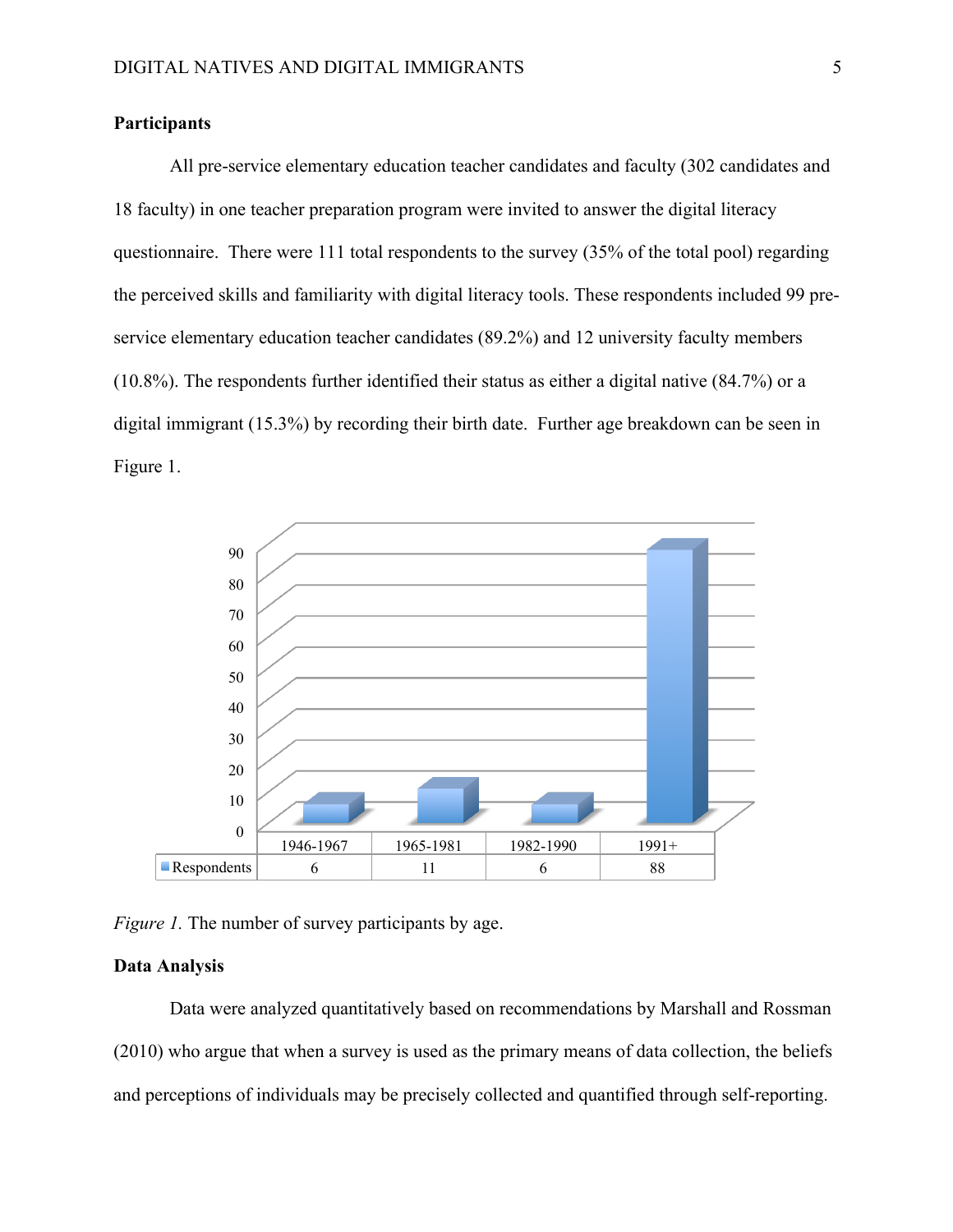The research team for the present study analyzed the data reporting the level of skill and frequency of use for the native and the immigrant groups using two sample *t*-tests assuming unequal variances. The first test was conducted for skills and the second test was conducted for frequency of use. Additional two sample *t*-tests assuming unequal variances were run on the data from each of the same two groups for each category of technology (web 2.0 interactive, technical-oriented, work-oriented, social media, and game-oriented) to see if there was a difference in a particular category of tools.

## **Findings**

A two-sample *t*-test assuming unequal variances revealed a significant difference in perceived skills between the natives and immigrants (see Table 1). The immigrants scored significantly higher on perceived levels of digital literacy skills than the natives.

Table 1

|  |  | Results Comparing Digital Natives and Immigrants' Digital Literacy Skills |  |
|--|--|---------------------------------------------------------------------------|--|
|  |  |                                                                           |  |

| Group          | n  | Mean | <b>SD</b> | t-stat | $t$ -critical                          | df |  |
|----------------|----|------|-----------|--------|----------------------------------------|----|--|
| <b>Natives</b> | 17 | 2.35 | 0.63      |        | 2.857835614 1.984467455 98 0.005210055 |    |  |
| Immigrants     | 94 | 2.80 | 071       |        |                                        |    |  |

A two-sample *t*-test assuming unequal variances was conducted on the means of each category of technology tool to determine if there was a real difference between the overall frequency of use reported by digital immigrants and digital natives. The digital immigrants scored slightly higher in each category of digital technology, as well as on the aggregated means used for this test. However, the *t*-test revealed no significant difference (see Table 2).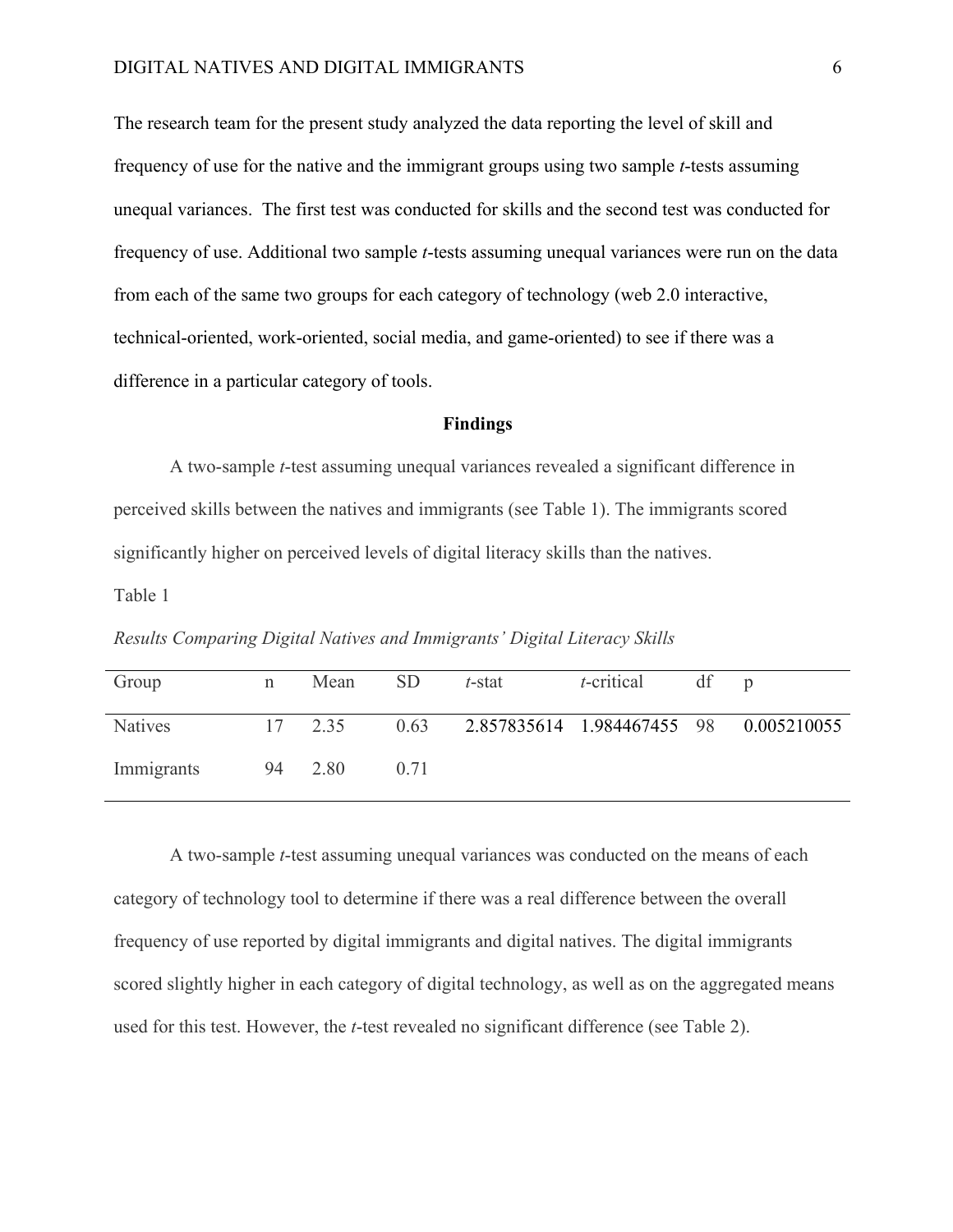# Table 2

| Group          | N | Mean | <b>SD</b> | $t$ -stat             | <i>t</i> -critical | df |             |
|----------------|---|------|-----------|-----------------------|--------------------|----|-------------|
| <b>Natives</b> |   | 3.16 |           | 0.113 0.67513 2.30600 |                    | 8  | 0.518619979 |
| Immigrants     |   | 3.02 | 0.102     |                       |                    |    |             |

*Results Comparing Frequency of Use of All Tools between Digital Natives and Immigrants*

Means were compared across both groups for each category of digital literacy. There was no significance difference between natives' and immigrants' self-reported frequency of technology use in any category (see Table 3).

Table 3

*Results Comparing Frequency of Use of Types of Tools for Digital Natives and Immigrants*

| Technology |                    |             |         |           |             |               |    |                |
|------------|--------------------|-------------|---------|-----------|-------------|---------------|----|----------------|
| Category   | Group              | $\mathbf n$ | Mean    | <b>SD</b> | t-stat      | $t$ -critical | df | $\mathfrak{D}$ |
| Web $2.0$  | <b>Natives</b>     | 17          | 3.36    | 1.33      | 0.370101262 | 2.109815578   | 17 | 0.71587762     |
|            | Immigrants         |             | 94 3.53 | 0.74      |             |               |    |                |
| Tech       | <b>Natives</b>     | 17          | 3.06    | 0.21      | 1.734038246 | 2.160368656   | 13 | 0.106544462    |
| Oriented   | Immigrants 94      |             | 3.40    | 0.11      |             |               |    |                |
| Social     | <b>Natives</b>     | 17          | 2.79    | 0.69      | 0.216109    | 2.024394      | 38 | 0.830059       |
| Oriented   | Immigrants 94      |             | 2.85    | 0.80      |             |               |    |                |
| Game       | <b>Natives</b>     |             | 17 2.64 | 0.33      | 0.648154679 | 2.10092204    | 18 | 0.525067521    |
| Oriented   | Immigrants 94 2.81 |             |         | 0.35      |             |               |    |                |
| Work       | <b>Natives</b>     | 17          | 3.23    | 0.73      | 0.146217727 | 2.144786688   | 14 | 0.885834042    |
| Oriented   | Immigrants         | 94          | 3.29    | 0.71      |             |               |    |                |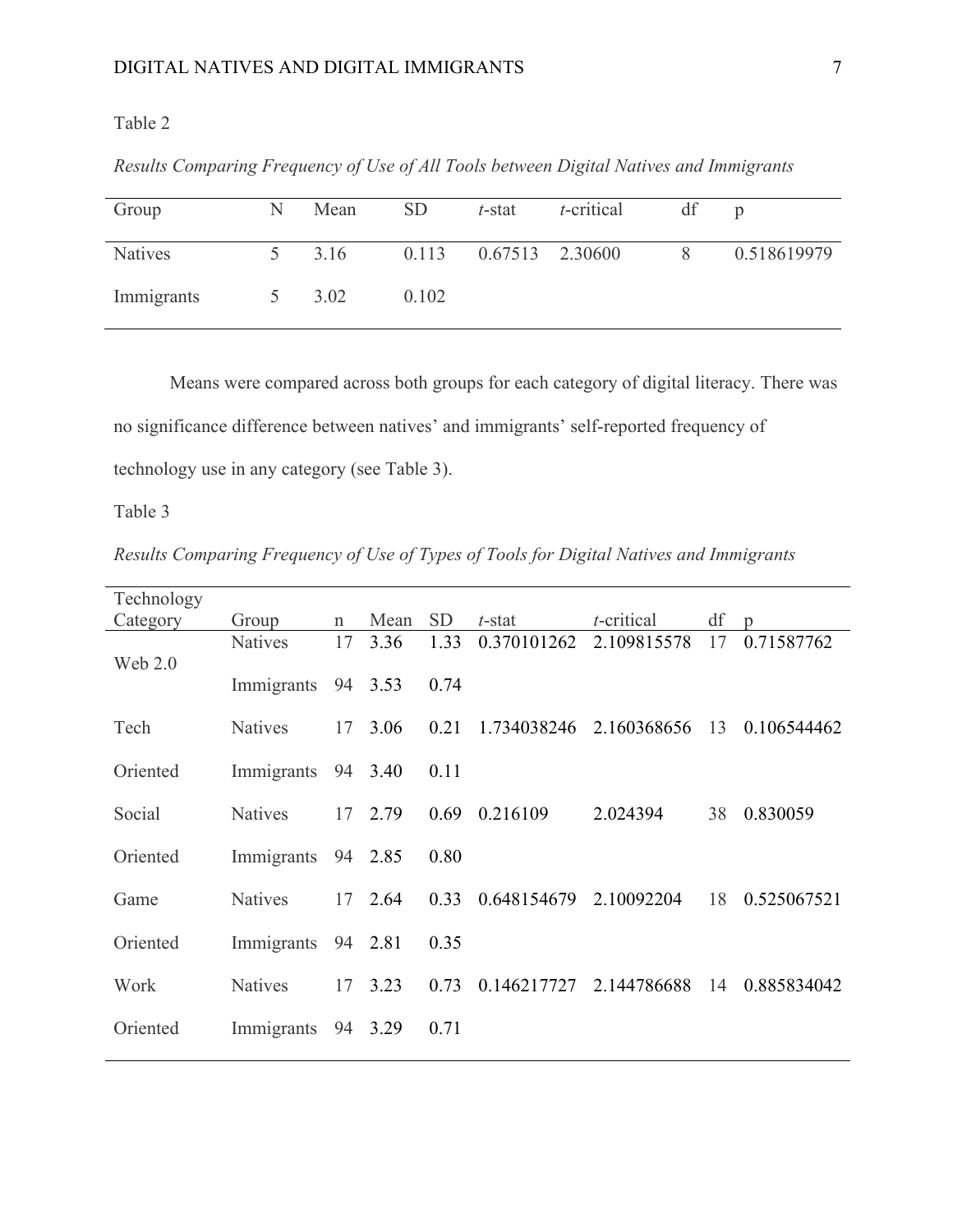Descriptive statistics revealed more frequent use of search engines, electronic libraries, Moodle, and email by immigrants than natives; more knowledge and use of all technical oriented tools by immigrants, especially digital storytelling; almost identical use of work-oriented tools between groups; nearly identical use of social media tools, with immigrants scoring slightly higher on Skype use, natives scoring slightly higher on WhatsApp use, and natives born after 1991 scoring notably higher on GroupMe use. There were mixed results on the reported use of game oriented technology tools. Natives reported using gaming systems slightly more than immigrants, but slightly less than immigrants on use of BrainPop.

#### **Discussion and Implications**

The results of the current study suggest that digital immigrants may be more knowledgeable and skilled at web interactive, technical-oriented, work-oriented, social interactive, and game-oriented digital tools than their native counterparts. The results of this study seem to contradict the common perception that digital natives are more adept at digital technology use than digital immigrants. These findings imply that familiarity with and use of technology is not related to age. The results of the present study seem to support those of Hosein, Ramanau, and Jones (2010), as well as those of Jones and Shao (2011) who concluded that exposure to web interactive, technical-oriented, social interactive, game-oriented, and workoriented tools does not necessarily mean more knowledge and skills with those tools. These findings may also support the opinion of Prensky (2001) who said that it could not be assumed those who have spent their entire lives surrounded by and using technology necessarily are more adept than those not born into technology.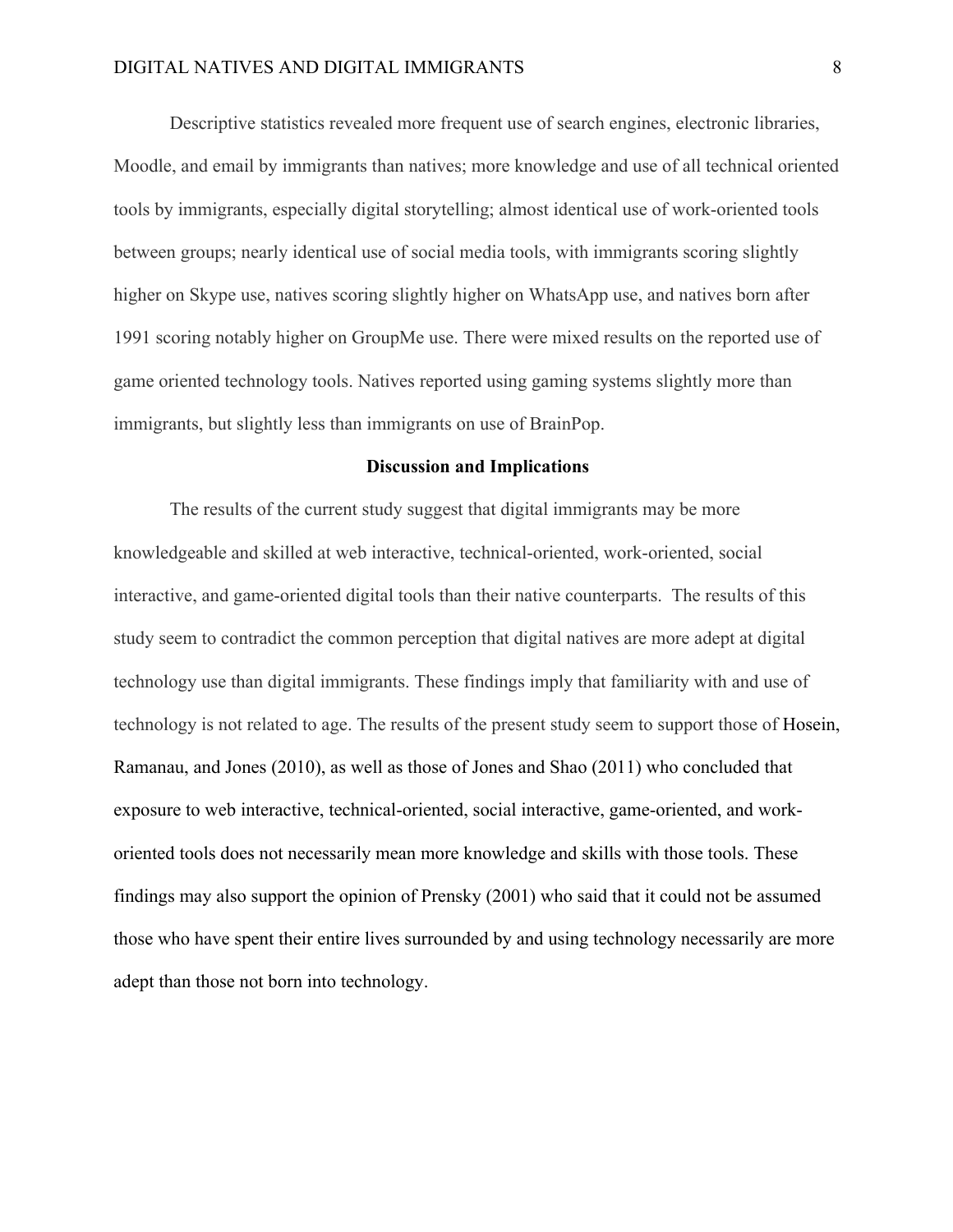## **Limitations**

Factors that may have impacted the results of this study are the instrument and considerations related to the participants. The questionnaire used for this study was researcherdeveloped and although it followed a standard format, an established Likert rating scale, and was compared to similar instruments in the field, it was not tested for either reliability or validity. Another factor that may have affected results is the small number of digital immigrants who responded to the study. Additionally, the majority of participants who were identified as digital immigrants were university faculty whose task it is to model and teach relevant technology use to pre-service educators. It should be taken into consideration that these factors may have influenced the results.

## **Recommendations**

Based on the results of the present study, recommendations are made regarding instruction and future research. It appears that college faculty and classroom teachers must abandon the assumption that students have the requisite knowledge and skills of technology and its applications to be completely digitally literate. More time should be taken to pre-screen and assess skills, and then provide support for completing assignments that require technology. For future research it is recommended that the instrument be tested for reliability and validity. It is further recommended that variables other than birthdate be considered in disaggregating responses to the questionnaire. Variables such as socio-economic status, first language spoken, and general access to technology should also be considered. Finally, it would be interesting to test the level of skills and perceived levels of skills of the participants by having them actually perform tasks related to each of the categories.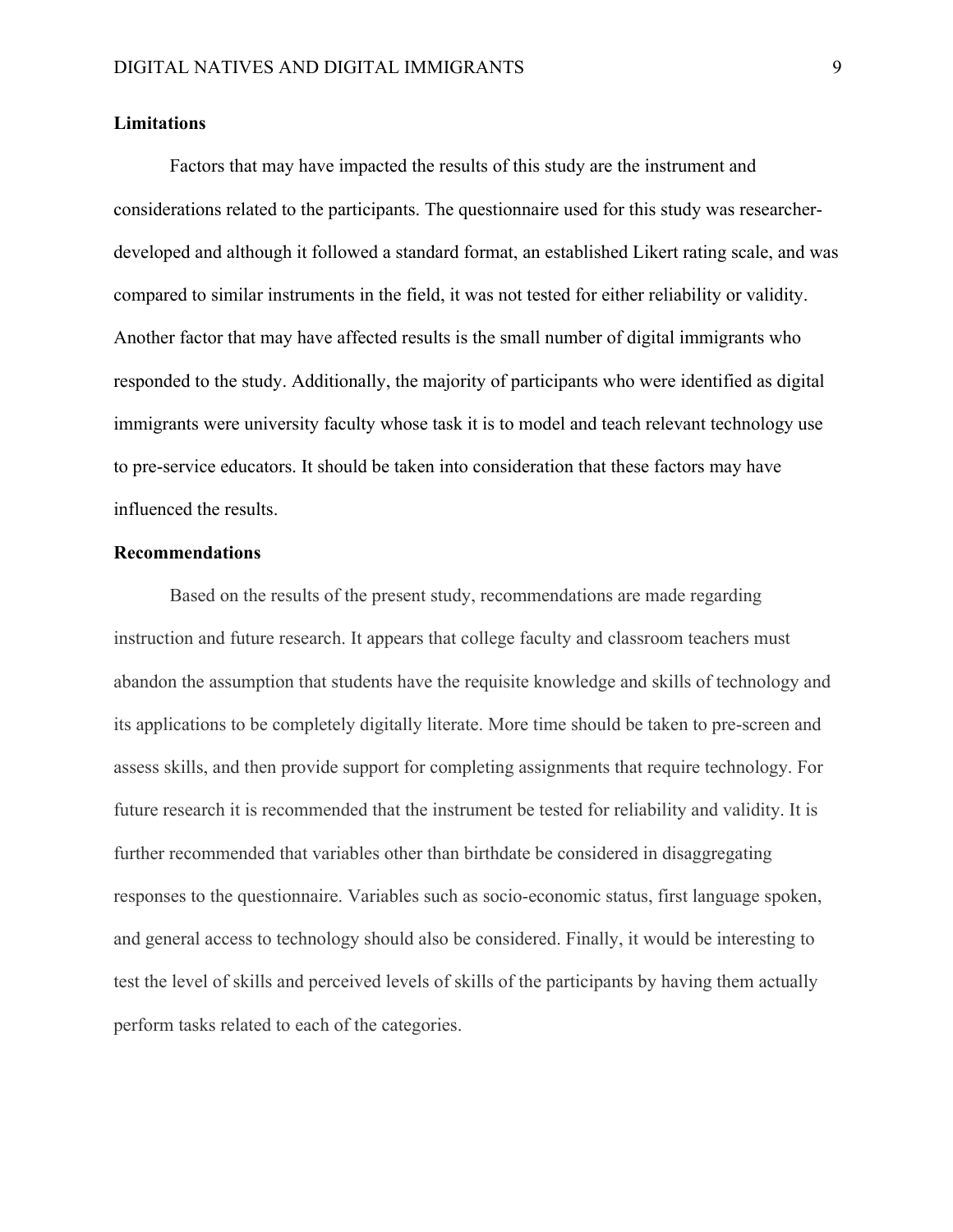#### **Summary**

Based on recommendations of experts like Jones and Shao (2011) and Prensky (2001), and organizations such as the International Reading Association as far back as 2009, this study examined the familiarity with, perceived skills, and frequency of use related to web and social interactive, as well as technical, game and work oriented technologies of the digital natives and immigrants in one teacher education program. The intent was to address the research question, "*Is there a real difference between the knowledge and frequency of use of technology by digital natives and digital immigrants in this teacher preparation program?"* The results suggest that digital immigrants may be more knowledgeable and skilled at some digital tools than their native counterparts. This seems to contradict the popular notion that digital natives are more adept at technology than digital immigrants. Therefore, it is recommended that college faculty who prepare classroom teachers take steps to determine the digital knowledge and skill of teacher candidates, then model and require use of these skills in their courses and assignments. Future research might use a questionnaire that has been tested for reliability and validity to determine the differences of knowledge and use among groups using factors other than age. This study reinforces the idea that it is incumbent upon teacher educators, higher education, classroom teachers, literacy specialists and school leaders to make the best use of technology for teaching and learning as we navigate the  $21<sup>st</sup>$  Century and beyond.